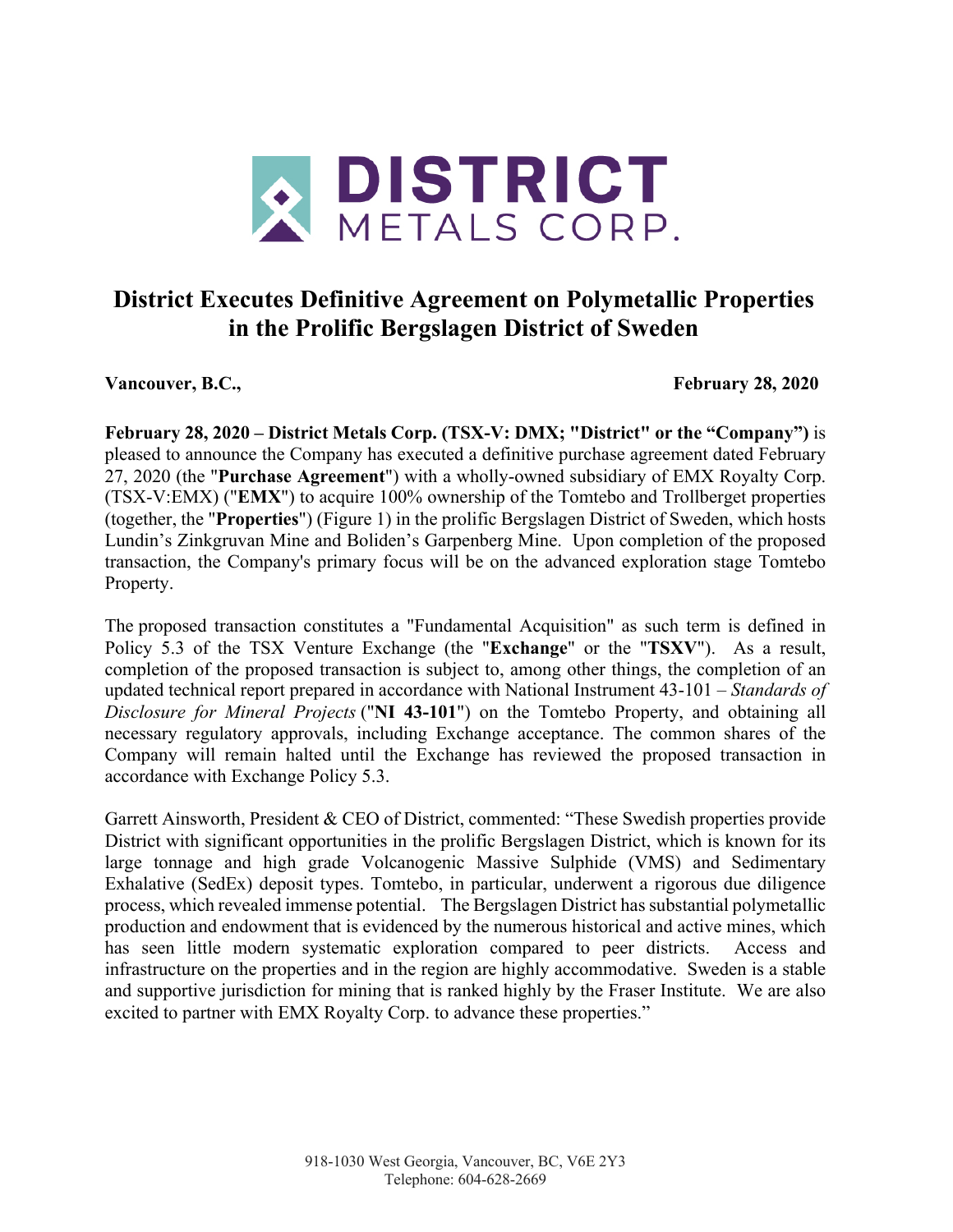# **Tomtebo Property Highlights**

- Tomtebo covers an area of 5,144 ha, and is located 175 km northwest from the capital city of Stockholm in Sweden (Figure 1).
- Boliden's Garpenberg Mine is located 25 km to the southeast, and the historic Falun Mine is located 25 km to the northwest. Lundin's Zinkgruvan Mine is located 175 km to the southwest.
- Tomtebo contains similar host rocks, structure, alteration, and mineralization styles as the Garpenberg, Falun, and Zinkgruvan Mines.
- Two historic mines, and numerous mineralized prospects are situated along a 17 km trend on the property. Mineralization at the historic Tomtebo and Lovas Mines appears to be open in all directions.
- Historic production at the Tomtebo Mine comprised  $120,000$  tonnes at  $4.4\%$  Cu<sup>1</sup>. Historic production at the Lovas Mine comprised 330,000 tonnes at 3.5% Zn, 2.5% Pb, and 30g/t  $Ag^2$ .
- Drilling from the 1960's and 1970's resulted in a historic mineral resource on the Tomtebo Mine from surface to 200 m depth that comprises 385,000 tonnes grading 0.67% Cu, 1.84% Pb, 3.72% Zn, 0.66 g/t gold, and 55 g/t Ag3 . *This is a historic resource for the purposes of NI 43-101, and a Qualified Person has not done sufficient work to classify the historic resource above as current mineral resources or mineral reserves, and District is not treating the historical estimate as current mineral resources or mineral reserves. District considers these results as indications of the presence of mineralization on the property, and will use the information to guide future exploration.*
- Development work and mining at the historical Tomtebo and Lovas Mines reached depths of 200 m and 190 m, respectively. Mining operations at Boliden's Garpenberg Mine and Lundin Mining's Zinkgruvan Mine are currently at depths of 1400 m and 1200 m, respectively.
- Modern systematic exploration has never been carried out on the Tomtebo Property.

# **Trollberget Property Highlights**

- The Trollberget property covers an area of 333 ha, and is located 15 km northeast from Tomtebo and 17 km east of the historic Falun Mine (Figure 1).
- Trollberget is an early stage property that strategically covers the same host rocks, structure, alteration, and mineralization as the Garpenberg, Falun and Zinkgruvan Mines.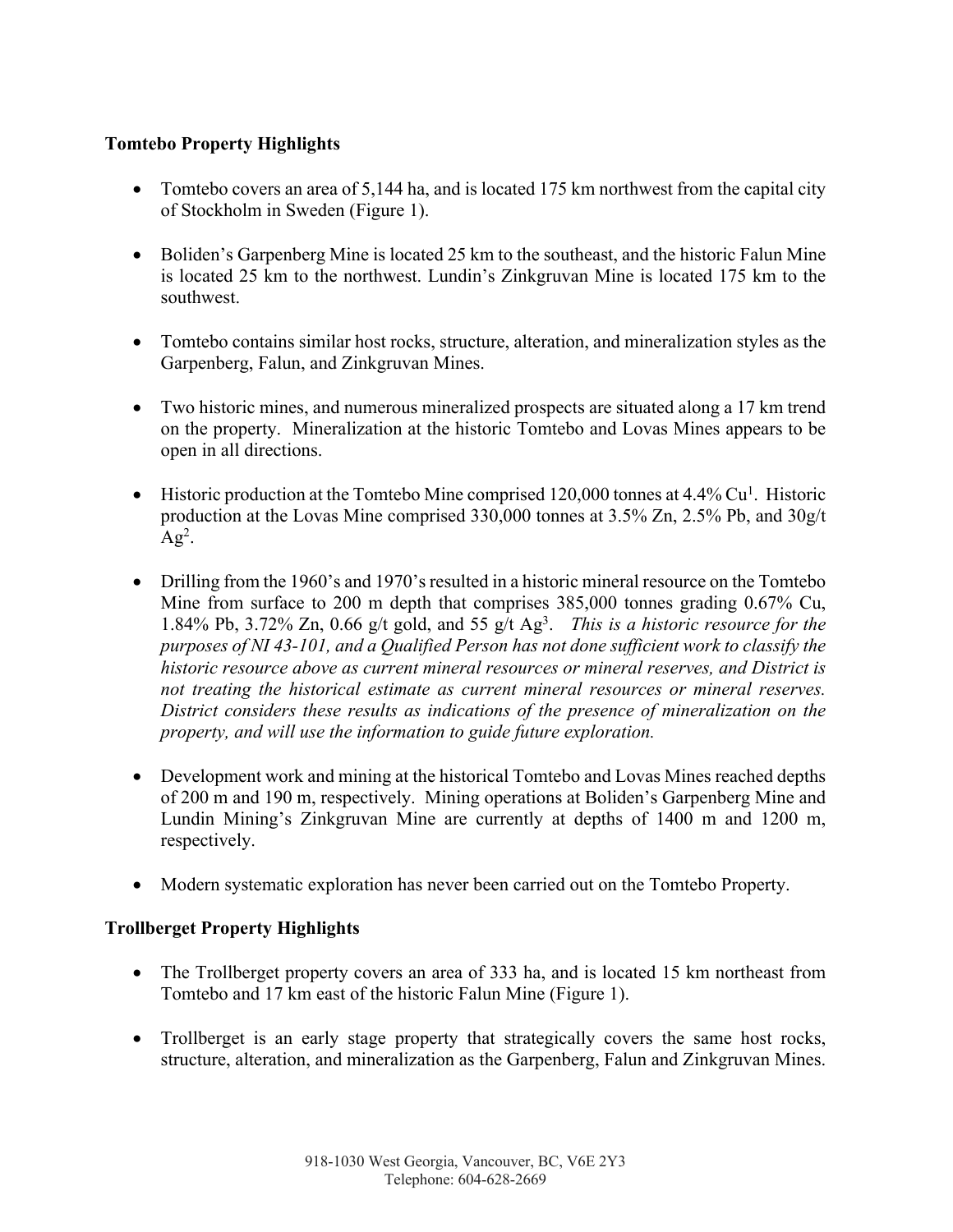- Several polymetallic mineralized prospects on the property warrant detailed follow up.
- Two historic channel samples<sup>4</sup> located approximately 25 m apart returned:
	- $\circ$  1.5 m at 21.4% Zn, 1.8% Pb, 1.3% Cu, 131 g/t Ag and 2.3 g/t Au.
		- $\degree$  2.0 m at 9.9% Zn, 1.2% Pb, 0.7% Cu, 85 g/t Ag and 0.2 g/t Au.

### **The Purchase Agreement**

Pursuant to the Purchase Agreement, District will acquire a 100% interest in the Properties upon the following principal terms:

- At closing of the proposed transaction DMX will:(i) make a cash payment of \$35,000 to EMX; and (ii) issue EMX approximately 3,688,965 common shares of DMX, representing a 9.9% equity ownership in DMX (on a non-diluted basis).
- To retain the Properties, DMX must: (i) incur \$1,000,000 of eligible expenditures on the Properties within two years of the closing of the proposed transaction; and (ii) complete a minimum of 2,000 m of drilling within three years of completion of the proposed transaction and an aggregate of 5,000 m within five years of completion of the proposed transaction.
- Upon announcement of each of a mineral resource estimate and preliminary economic assessment, DMX will pay to EMX a fee of \$275,000 and, in the absence of either or both a mineral resource estimate and/or preliminary economic assessment, an aggregate of \$550,000 upon a development decision, in each case, in either cash or common shares of DMX (based on the 20 day volume weighted average trading price of DMX's common shares).
- Until the first to occur of the five-year anniversary of the closing of the transaction and DMX completing a financing raising gross proceeds of at least \$3 million, EMX is entitled to maintain its shareholding in DMX for no additional consideration.
- DMX will grant EMX a 2.5% NSR royalty on each of the Properties subject to an option to repurchase up to 0.5% of the royalty for \$2,000,000 at any time within six years of the closing of the proposed transaction and in respect of which DMX will make annual advance royalty payments of \$25,000 commencing on the third anniversary of the closing of the proposed transaction, with each payment increasing by \$10,000 per year subject to maximum of \$75,000 per year.

In addition, upon closing of the proposed transaction EMX and DMX will enter into a shareholder rights agreement pursuant to which: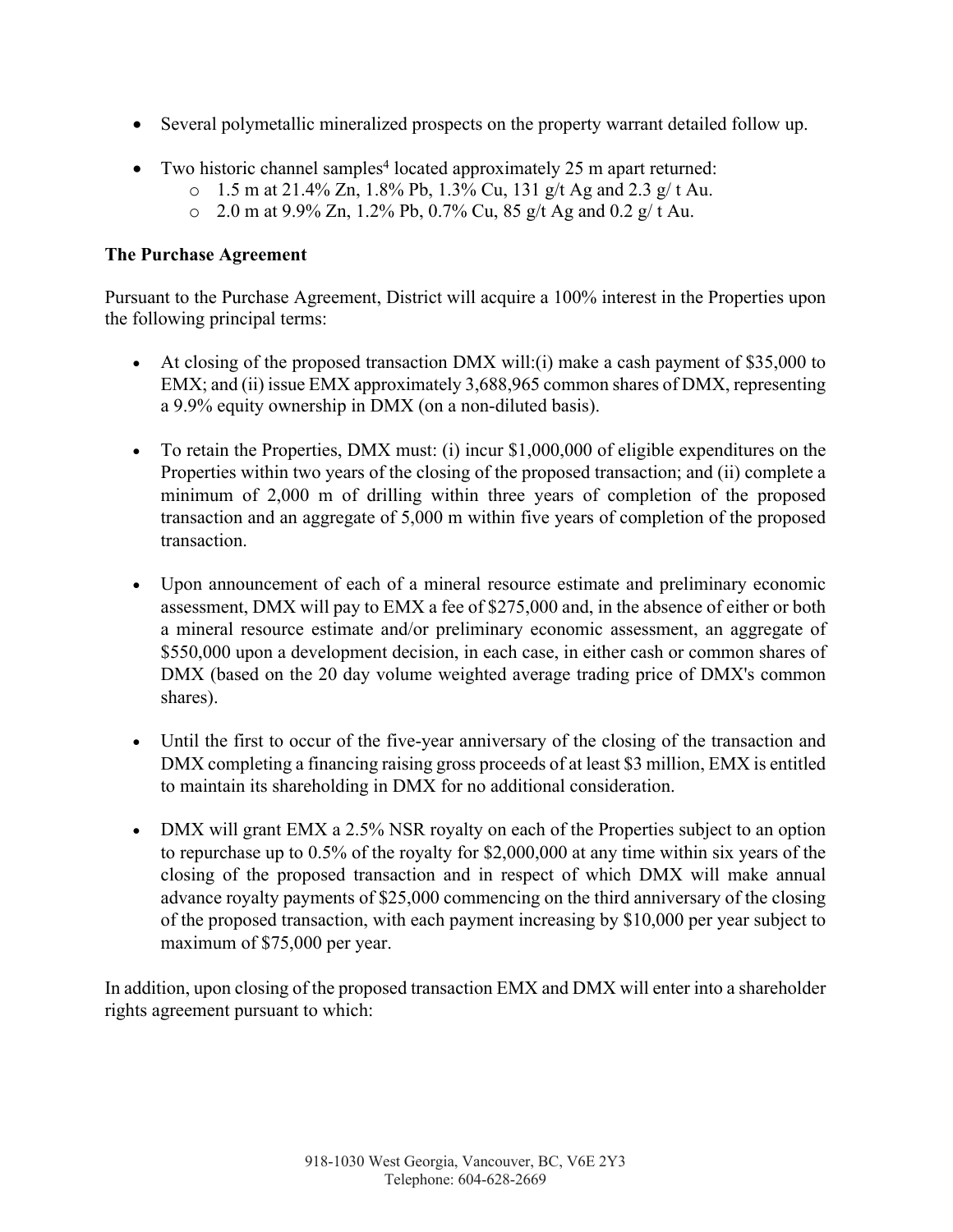- (i) for so long as it holds at least 9.9% of the issued and outstanding shares of the Company (on a non-diluted basis), EMX will be entitled to nominate one director to the Company's board of directors;
- (ii) for so long as it holds at least 5.0% of the issued and outstanding shares of the Company (on a non-diluted basis), EMX will have a pre-emptive right in respect of future financings by the Company;
- (iii) for so long as it holds at least 9.9% of the issued and outstanding shares of the Company (on a non-diluted basis), EMX will be subject to a standstill provision; and
- (iv) for so long as it holds at least 9.9% of the issued and outstanding shares of the Company (on a non-diluted basis), EMX may not sell or transfer common shares of the Company representing 1% or more of the outstanding common shares of the Company in any 30 day period without advance notice to the Company and if the Company fails to identify a purchaser for such shares, only sell such shares by way of a broad distribution, through the facilities of an exchange or trading system.

As consideration for identifying the Tomtebo and Trollberget properties and facilitating completion of the proposed transaction, Vector Geological Solutions, a "non-arm's length party" to the Company will be issued 500,000 common shares in the capital of the Company as a finder's fee (the "**Finder's Fee Shares**"). The issue of the Finder's Fee Shares is subject to Exchange acceptance and, if so accepted, will be subject to a hold period of four months and one day.

District Metals Corp. is pleased to announce that our corporate website has been updated at www.districtmetals.com where our new corporate presentation is now available.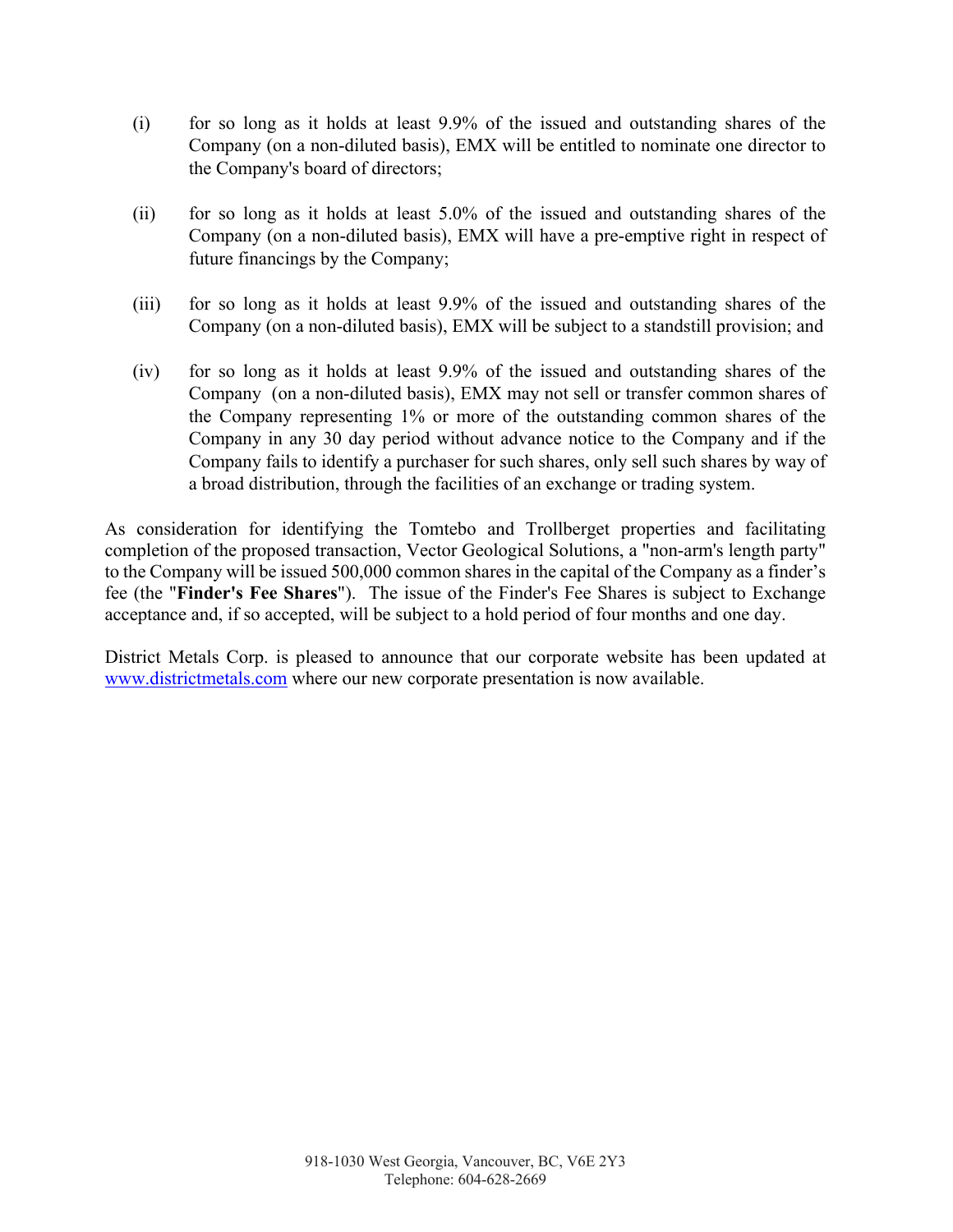

# **Figure 1: Location Map of Tomtebo and Trollberget Properties**

**Note:** The nearby mines provide geologic context for Tomtebo and Trollberget, but this is not necessarily indicative that the Properties host similar grades or tonnages of mineralization.

# **References**

<sup>1</sup> Ed. Eilu, Pasi, 2012, Geological Survey of Finland, Special Paper 53, Metallogenic areas in Sweden, p. 154.

<sup>2</sup> Geological Survey of Sweden report grb 097, 1997.

<sup>3</sup> Technical Report on Tomtebo Mine, Birger Hellegren, 1983.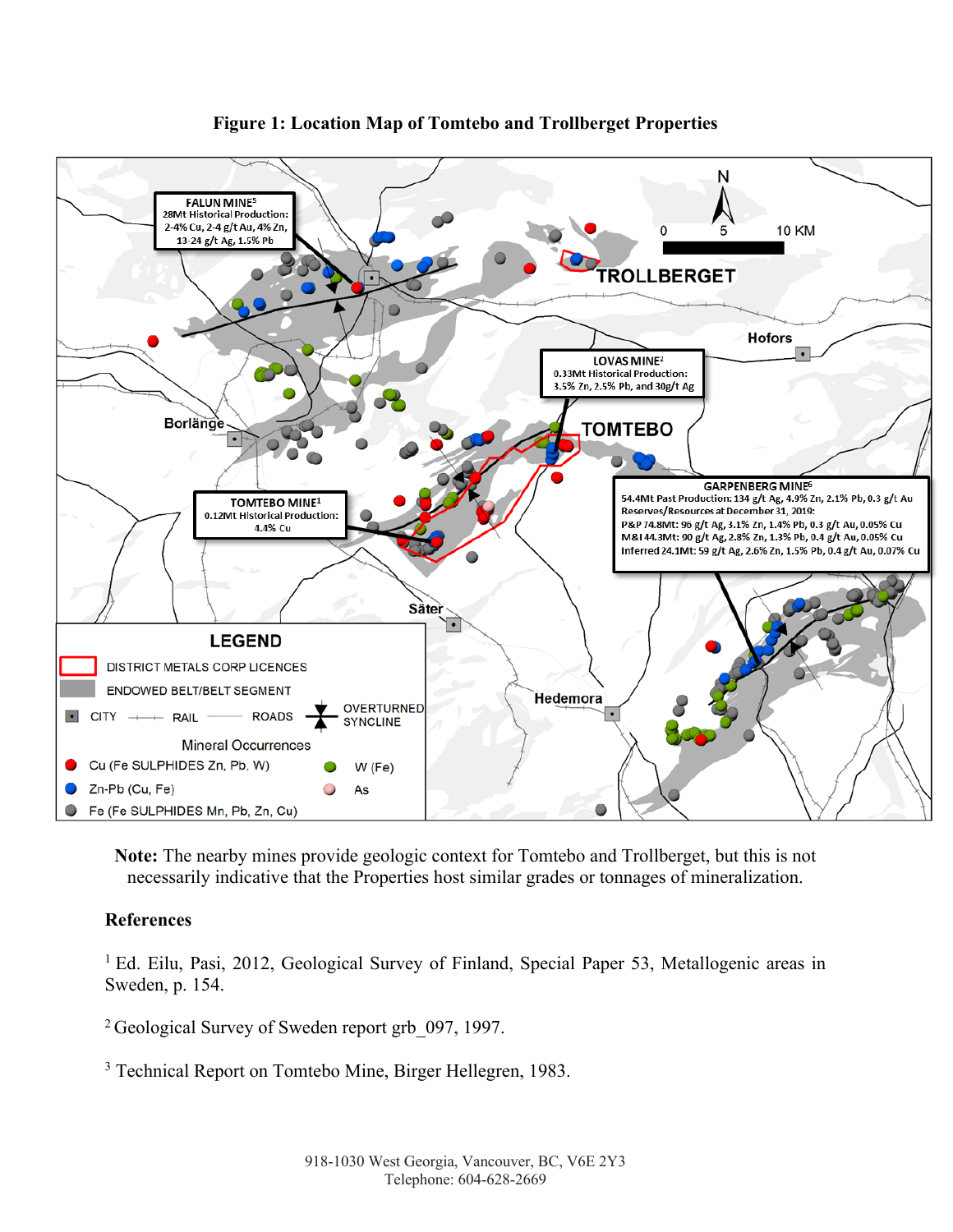<sup>4</sup> Tumi Resources Ltd. News Release, September 4, 2007. True widths of the channel samples are unknown.

<sup>5</sup> Allen, R.L., Lundström, I., Ripa, M., and Christofferson, H., 1996, Facies analysis of a 1.9 Ga, continental margin, back-arc, felsic caldera province with diverse Zn-Pb-Ag-(Cu-Au) sulfide and Fe oxide deposits, Bergslagen region, Sweden: Economic Geology, v. 91, p. 979–1008.

<sup>6</sup> https://www.boliden.com/globalassets/operations/exploration/mineral-resources-and-mineralreserves-pdf/2019/resources and reserves garpenberg 2019-12-31.pdf

# **Technical Information**

All scientific and technical information in this news release has been prepared by, or approved by Garrett Ainsworth, PGeo, President and CEO of the Company. Mr. Ainsworth is a qualified person for the purposes of National Instrument 43-101 - *Standards of Disclosure for Mineral Projects.*

Mr. Ainsworth has not verified any of the information regarding any of the properties or projects referred to herein other than the Tomtebo and Trollberget Properties. Mineralization on any other properties referred to herein is not necessarily indicative of mineralization on the Tomtebo and Trollberget Properties.

On Behalf of the Board of Directors

"*Garrett Ainsworth*" President and Chief Executive Officer

604-628-2669

*Neither TSX Venture Exchange nor its Regulation Services Provider (as that term is defined in policies of the TSX Venture Exchange) accepts responsibility for the adequacy or accuracy of this release.*

#### *Cautionary Statement Regarding "Forward-Looking" Information.*

*This news release contains certain statements that may be considered "forward-looking statements" with respect to District Metals Corp. ("District Metals" or the "Company") within the meaning of applicable securities laws. In some cases, but not necessarily in all cases, forward-looking information can be identified by the use of forwardlooking terminology such as "plans", "targets", "expects" or "does not expect", "is expected", "an opportunity exists", "is positioned", "estimates", "intends", "assumes", "anticipates" or "does not anticipate" or "believes", or variations of such words and phrases or state that certain actions, events or results "may", "could", "would", "might", "will" or "will be taken", "occur" or "be achieved". In addition, any statements that refer to expectations, predictions, indications, projections or other characterizations of future events or circumstances contain forwardlooking information. Statements containing forward-looking information are not historical facts but instead represent management's expectations, estimates and projections regarding future events.*

*Forward-looking statements relating to District Metals include, among other things, statements relating to: timing of the closing of the proposed acquisition of the Tomtebo Project including receipt of all regulatory approvals and satisfaction of all other conditions precedent; completion of the expenditure requirements thereunder, future commodity prices; District Metals' planned exploration activities including costs, timing and results thereof; the*